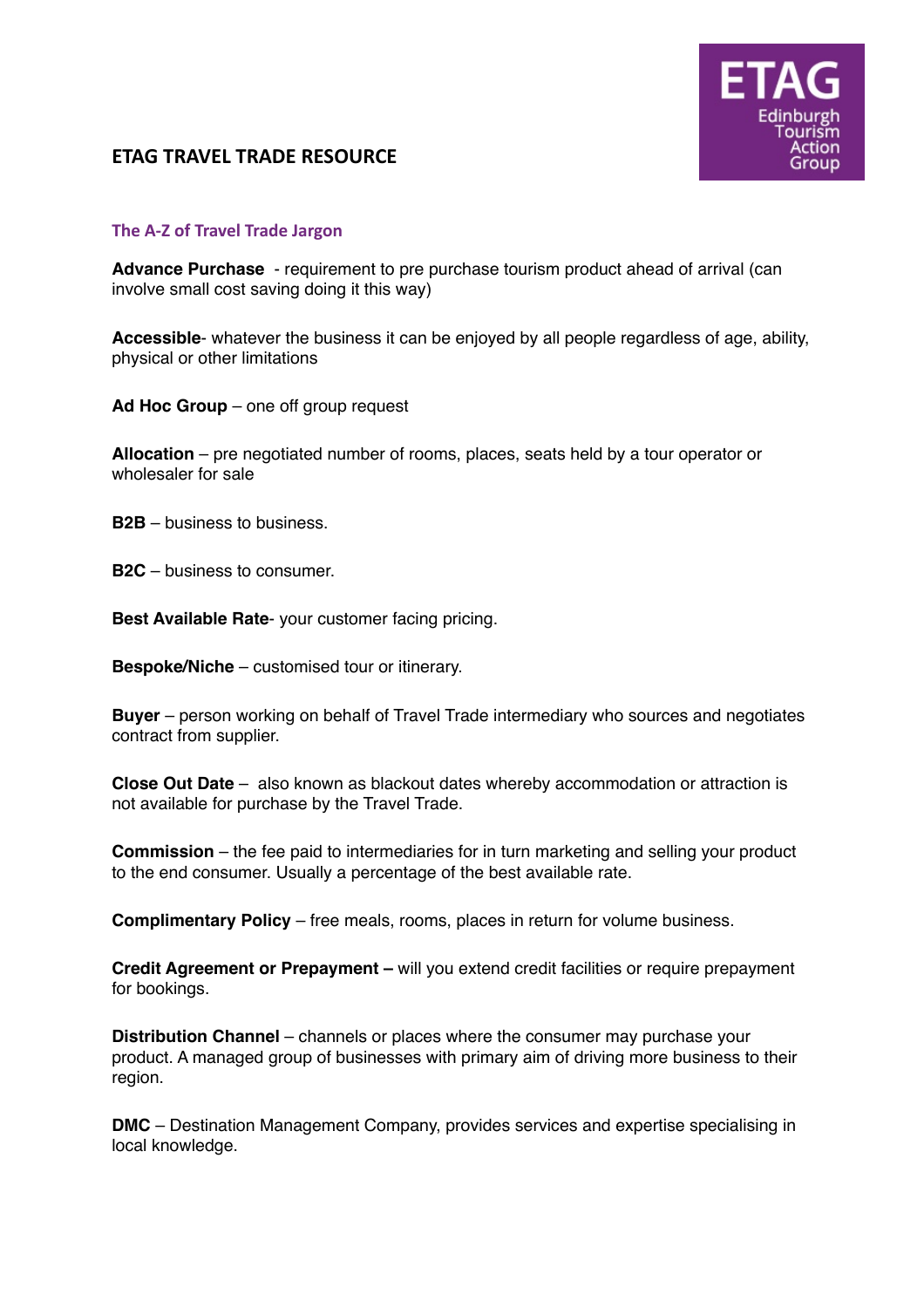**DMO** – Destination Marketing Organisation, typically a non-profit organisation or group dedicated to the promotion of their region.

**Dynamic Pricing –** fluid pricing that fluctuates along with market demand, Best Available Rate.

**Experiential Travel** – Immersive travel where visitors focus on experiencing a country, city or place by connecting closely to history, people and culture.

**FAM Trip (or educational visit)** – hosted trip to allow buyer to experience relevant tourism product first hand.

**FIT** - Fully Independent Traveller, travel on their own, in couples or smaller groups, plan their own itineraries and book elements of their holiday themselves or through specialist travel agents.

**FOC** – free of charge.

**Freesale** – ability for the tour operator or travel intermediary to see your product freely until you close out or stop sale. Eliminates the need for an enquiry for each individual booking.

**GDS** – Global Distribution System, international system that accesses databases and availability of many suppliers such as airlines and hotels.

**Gross Rate** – Price the consumer pays for your product (also known as Best Available rate, Rack Rate).

**Group Rate** – reduced rates for bookings of multiple travellers or guests.

**Group Series** – regular groups, organised travel over multiple dates, tend to arrive same dates each week for an agreed period time, same group organiser but different travellers each time.

**Inbound Tourism** – International travellers coming into a country.

**Intermediary** – anyone in the chain between the supplier and the end consumer ie travel agent.

**Itinerary** – the planed route for a trip.

**Market Segment** – an element of a wider market, for example travel could be broken down into transport, accommodation, tourist attraction etc.

**MICE** – Meetings, incentives, conference and events .

**NET Rate** – Gross or Best Available rate less the commission.